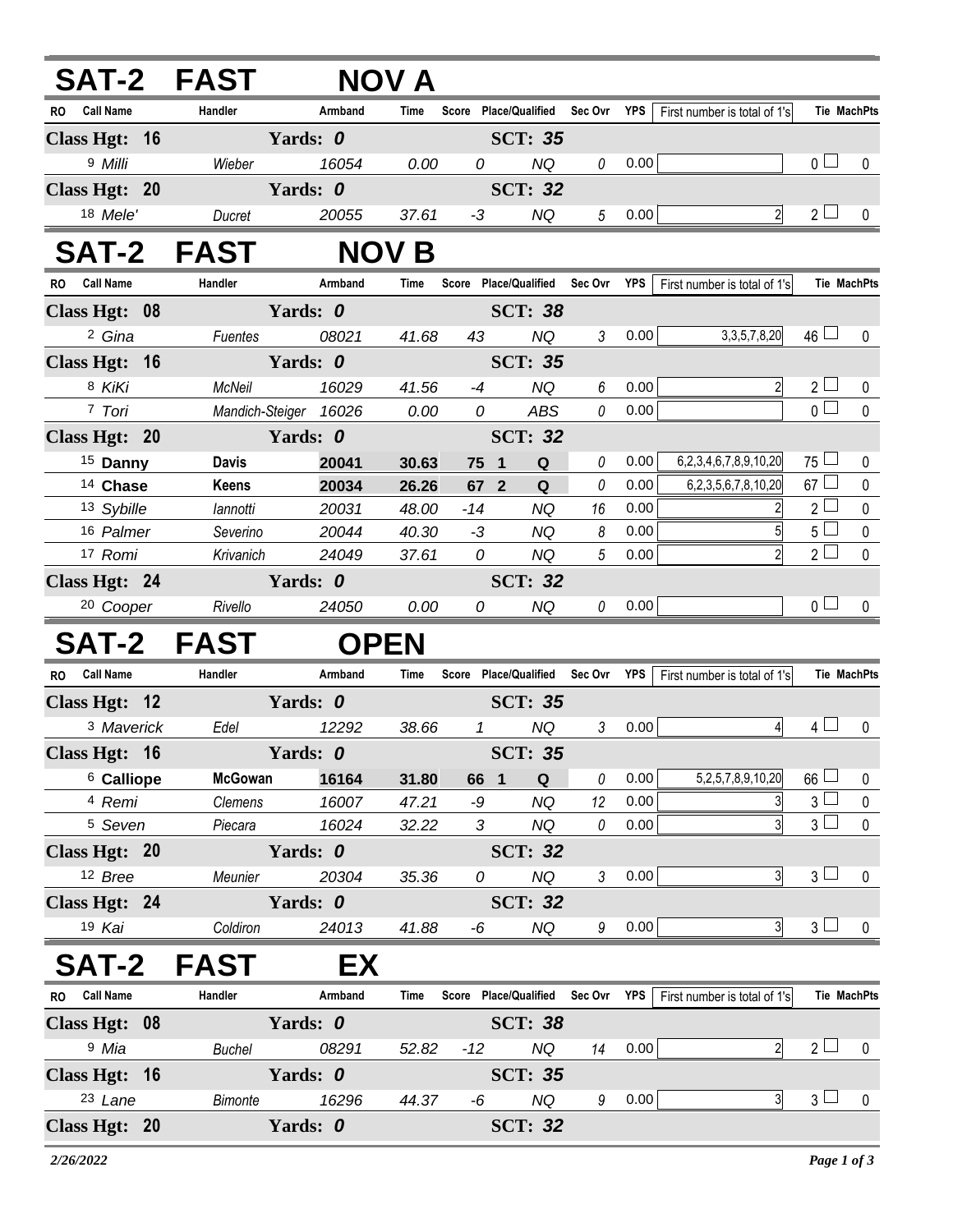| 42 Duncan                                   | Tendler             | 20313 | 33.15 | 76 1 | Q   |   | 0.00 | 5, 3, 4, 5, 6, 7, 8, 9, 10, 20 | $77-$                         | 0        |
|---------------------------------------------|---------------------|-------|-------|------|-----|---|------|--------------------------------|-------------------------------|----------|
| 43 Joules                                   | <b>Rupp-Hackett</b> | 20315 | 36.43 | 75 2 | Q   | 4 | 0.00 | 5,2,3,4,5,6,7,8,9,10,20        | $79 -$                        | $\theta$ |
| 44 Paisley                                  | <b>Rhyshek</b>      | 20318 | 36.36 | 61 3 | Q   | 4 | 0.00 | 3,2,3,5,6,7,9,10,20            | $65 \Box$                     | $\theta$ |
| 40 Twitch                                   | Severino            | 20309 | 38.95 | -3   | ΝQ  | 6 | 0.00 |                                | 3 <sup>1</sup>                | $\Omega$ |
| 41 Jake                                     | Densten             | 20311 | 0.00  | 0    | ΝQ  | 0 | 0.00 |                                | 0 l<br>i<br>S                 | $\Omega$ |
| 45 Bear                                     | Caffrey             | 20323 | 0.00  | 0    | ΝQ  | 0 | 0.00 |                                | $\overline{0}$                | $\Omega$ |
| <b>SCT: 32</b><br>Class Hgt: 24<br>Yards: 0 |                     |       |       |      |     |   |      |                                |                               |          |
| 48 Monroe                                   | Schmidt             | 24324 | 36.74 | 0    | ΝQ  | 4 | 0.00 |                                | $4 \perp$                     | $\Omega$ |
| 49 Caliente                                 | Silver              | 24325 | 0.00  | 0    | ABS | 0 | 0.00 |                                | $\overline{0}$ $\overline{1}$ | $\Omega$ |

## **SAT-2 FAST MAS**

| RO | <b>Call Name</b>        | Handler          | Armband  | Time  |                          |                         |                | Score Place/Qualified Sec Ovr YPS |      | First number is total of 1's   |                 | <b>Tie MachPts</b> |
|----|-------------------------|------------------|----------|-------|--------------------------|-------------------------|----------------|-----------------------------------|------|--------------------------------|-----------------|--------------------|
|    | Class Hgt: 08           |                  | Yards: 0 |       |                          |                         | <b>SCT: 38</b> |                                   |      |                                |                 |                    |
|    | 7 Brazen                | Thompson         | 08136    | 37.44 | 74 1                     |                         | $\mathbf Q$    | 0                                 | 0.00 | 4, 2, 3, 5, 6, 7, 8, 9, 10, 20 | 74 $\Box$       | 0                  |
|    | 8 Pop-Tart              | Scheiner         | 08122    | 0.00  | 0                        |                         | <b>NQ</b>      | $\it{0}$                          | 0.00 |                                | $\overline{0}$  | 0                  |
|    | Class Hgt: 12           |                  | Yards: 0 |       |                          |                         | <b>SCT: 35</b> |                                   |      |                                |                 |                    |
|    | <sup>12</sup> Dodge     | Rotelle          | 12150    | 36.05 | 78 1                     |                         | Q              | 1                                 | 0.00 | 5,2,3,4,5,6,7,8,9,10,20        | $79 \Box$       | 0                  |
|    | $10$ Joy                | Stoddard         | 12138    | 23.72 | 6                        |                         | <b>NQ</b>      | 0                                 | 0.00 | 6                              | $6\phantom{.}$  | $\pmb{0}$          |
|    | 11 Roger                | Fitzgerald       | 12144    | 41.49 | $-3$                     |                         | <b>NQ</b>      | $\boldsymbol{6}$                  | 0.00 | 3                              | 3 <sup>1</sup>  | $\pmb{0}$          |
|    | 13 BB                   | Visco            | 12155    | 38.33 | $\overline{a}$           |                         | <b>NQ</b>      | 3                                 | 0.00 | 5 <sup>1</sup>                 | 5 <sub>1</sub>  | $\mathbf{0}$       |
|    | <b>Class Hgt:</b><br>16 |                  | Yards: 0 |       |                          |                         | <b>SCT: 35</b> |                                   |      |                                |                 |                    |
|    | 17 Lici                 | Cimprich         | 16167    | 32.77 | 69 1                     |                         | $\mathbf Q$    | 0                                 | 0.00 | 6, 3, 4, 5, 6, 7, 8, 10, 20    | 69              | 0                  |
|    | 19 Fred                 | <b>Bintliff</b>  | 16169    | 0.00  | 0                        |                         | <b>NQ</b>      | 0                                 | 0.00 |                                | 0 <sub>1</sub>  | $\mathbf 0$        |
|    | <sup>20</sup> Sadie     | Baranowski       | 16172    | 39.75 | $-2$                     |                         | <b>NQ</b>      | 4                                 | 0.00 | $\overline{c}$                 | 2 <sub>1</sub>  | $\mathbf 0$        |
|    | 22 Vita                 | Schachte         | 16187    | 29.68 | $\overline{\mathcal{A}}$ |                         | <b>NQ</b>      | 0                                 | 0.00 | $\overline{4}$                 | $4\Box$         | $\pmb{0}$          |
|    | 18 Spinner              | Fluet            | 16168    | 0.00  | 0                        |                         | <b>ABS</b>     | 0                                 | 0.00 |                                | $\overline{0}$  | $\pmb{0}$          |
|    | 21 Zelly                | Waddell          | 16185    | 0.00  | 0                        |                         | ABS            | 0                                 | 0.00 |                                | $\overline{0}$  | $\mathbf 0$        |
|    | Class Hgt: 20           |                  | Yards: 0 |       |                          |                         | <b>SCT: 32</b> |                                   |      |                                |                 |                    |
|    | 37 Mike                 | Simon            | 20249    | 29.11 | 80                       | $\overline{\mathbf{1}}$ | $\mathbf Q$    | 0                                 | 0.00 | 6,2,3,4,5,6,7,8,9,10,20        | 80 <sup>1</sup> | 0                  |
|    | 33 Billy                | Knapp            | 20234    | 35.41 | 77 2                     |                         | $\mathbf Q$    | 3                                 | 0.00 | 6,2,3,4,5,6,7,8,9,10,20        | 80              | $\mathbf 0$        |
|    | 25 Mac                  | <b>Budzynski</b> | 20190    | 29.53 | 76                       | $\overline{3}$          | Q              | 0                                 | 0.00 | 4, 3, 4, 5, 6, 7, 8, 9, 10, 20 | 76 $\Box$       | 0                  |
|    | 35 Tessa                | Turner           | 20243    | 34.26 | 76 4                     |                         | Q              | $\overline{c}$                    | 0.00 | 4,2,3,4,5,6,7,8,9,10,20        | 78 L            | $\mathbf 0$        |
|    | 38 Kaio                 | Minnella         | 20300    | 32.94 | 73                       |                         | $\mathbf Q$    | 0                                 | 0.00 | 3,2,3,5,6,7,8,9,10,20          | 73              | 0                  |
|    | 31 Kipper               | Carson           | 20224    | 33.64 | 72                       |                         | Q              | $\mathcal I$                      | 0.00 | 3,2,3,5,6,7,8,9,10,20          | 73              | $\mathbf 0$        |
|    | 30 Tucker               | Williams         | 20207    | 36.12 | 65                       |                         | Q              | 4                                 | 0.00 | 5, 2, 3, 4, 5, 6, 7, 8, 9, 20  | 69              | $\mathbf 0$        |
|    | 34 Declan               | Minnella         | 20240    | 28.34 | 64                       |                         | $\mathbf Q$    | 0                                 | 0.00 | 4, 3, 5, 6, 7, 9, 10, 20       | 64              | $\mathbf 0$        |
|    | <sup>26</sup> Champ     | Marden           | 20195    | 29.07 | 64                       |                         | $\mathbf Q$    | 0                                 | 0.00 | 5,2,3,4,5,7,8,10,20            | 64              | $\mathbf 0$        |
|    | <sup>29</sup> Faye      | Simon            | 20206    | 36.02 | 63                       |                         | Q              | 4                                 | 0.00 | 3,2,3,4,5,6,7,8,9,20           | 67              | $\mathbf 0$        |
|    | 27 Dare                 | Salerno          | 20203    | 35.38 | 0                        |                         | <b>NQ</b>      | 3                                 | 0.00 | 3                              | $\mathfrak{S}$  | $\pmb{0}$          |
|    | <sup>28</sup> Skipper   | Bishop           | 20205    | 38.90 | 48                       |                         | <b>NQ</b>      | 6                                 | 0.00 | 3,2,3,5,6,7,8,20               | 54              | $\mathbf 0$        |
|    | 32 Nitro                | Chernack         | 20225    | 27.49 | $\sqrt{5}$               |                         | <b>NQ</b>      | 0                                 | 0.00 | $\overline{5}$                 | $5\perp$        | $\mathbf 0$        |
|    | 36 Michael              | Hall             | 20246    | 38.38 | 56                       |                         | <b>NQ</b>      | 6                                 | 0.00 | 3, 3, 5, 6, 7, 8, 10, 20       | 62              | $\pmb{0}$          |
|    | 39 Edge                 | Dunseith         | 20319    | 37.53 | 59                       |                         | <b>NQ</b>      | 5                                 | 0.00 | 3,2,3,5,6,7,8,10,20            | $64 \Box$       | $\mathbf{0}$       |
|    | Class Hgt: 24           |                  | Yards: 0 |       |                          |                         | <b>SCT: 32</b> |                                   |      |                                |                 |                    |
|    | 46 Declan               | Solakian         | 24272    | 0.00  | 0                        |                         | <b>ABS</b>     | $\it{0}$                          | 0.00 |                                | $\overline{0}$  | $\pmb{0}$          |